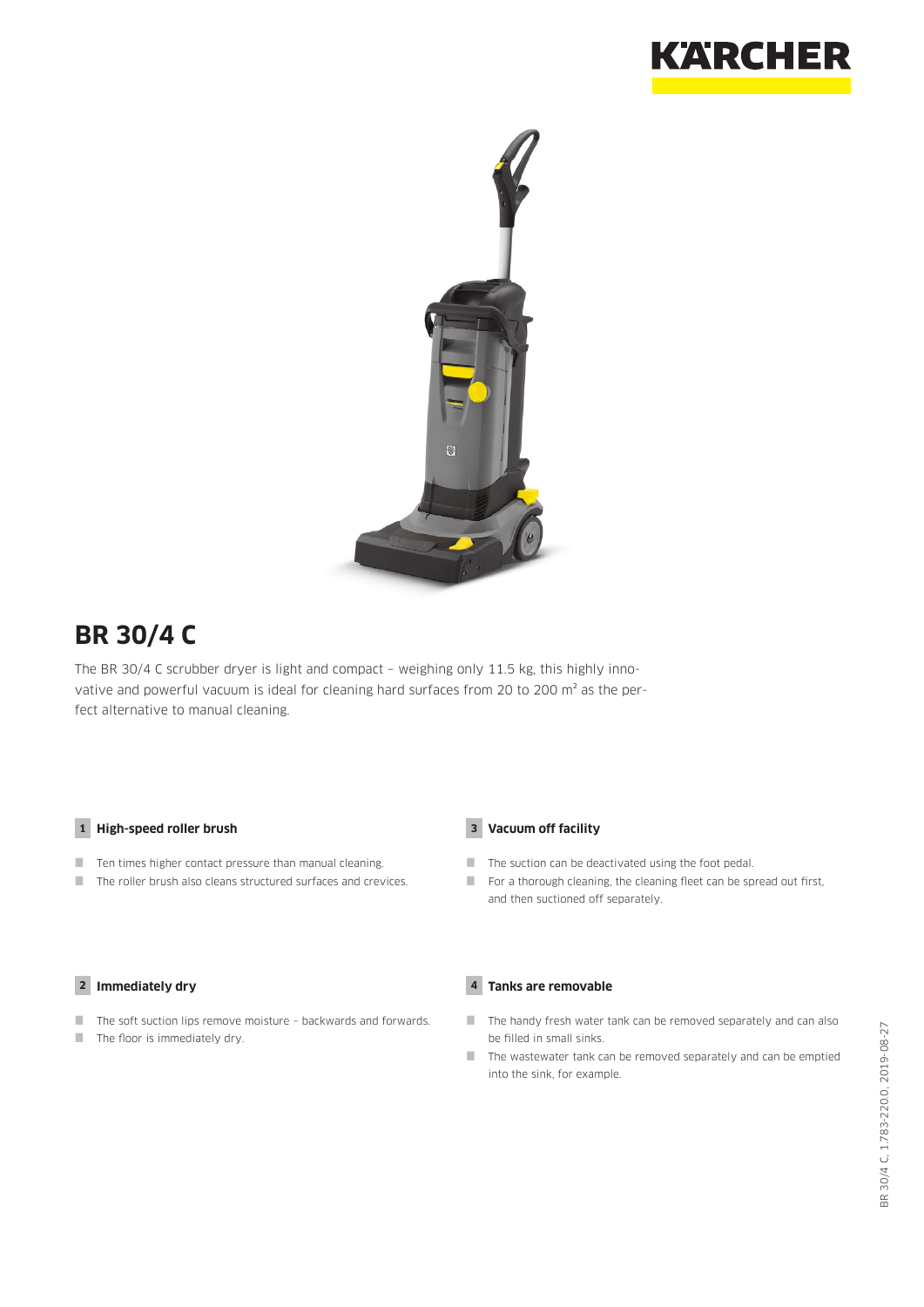# TECHNICAL DATA AND EQUIPMENT

### **KARCHER**



### **BR 30/4 C**

Vacuum off facility

Cleans forwards and backwards

| <b>Technical data</b>          |                   |                              |
|--------------------------------|-------------------|------------------------------|
| <b>Order No.</b>               |                   | 1.783-220.0                  |
| <b>EAN code</b>                |                   | 4039784717862                |
| Brush working width            | mm                | 300                          |
| Vacuum working width           | mm                | 300                          |
| Rated input power              | W                 | 820                          |
| Fresh/dirty water tank         |                   | 4/4                          |
| <b>Brush contact pressure</b>  | g/cm <sup>2</sup> | 100/                         |
| <b>Brush speed</b>             | rpm               | 1450                         |
| Max. area performance          | $m^2/h$           | 200                          |
| Type of current                | V/HZ              | 220-240 / 50-60              |
| Weight (with accessories)      | kg                | 11.5                         |
| Dimensions (L x W x H)         | mm                | $390 \times 335 \times 1180$ |
| <b>Executive and a section</b> |                   |                              |

| Equipment               |   |
|-------------------------|---|
| Roller brush            |   |
| Two-tank system         |   |
| <b>Mains operation</b>  | L |
| <b>Transport wheels</b> |   |
| 2 squeegees, straight   |   |
| Included in delivery.   |   |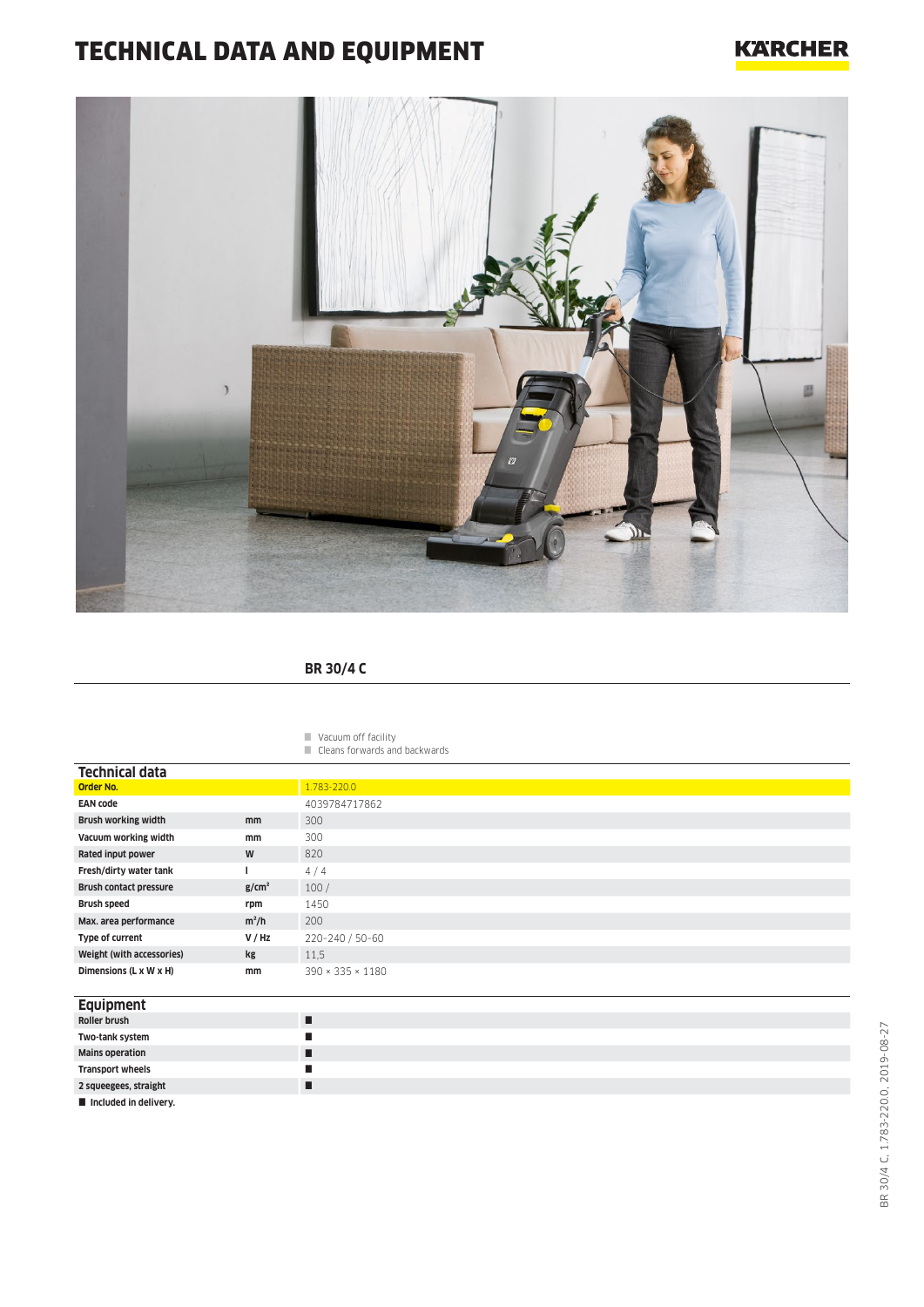

|                              |                | Order No.   | Hardness/<br>Brush type | Length | Colour | Ouanti-<br>ty | Price | <b>Description</b>                                                                                                                                                                                 |  |
|------------------------------|----------------|-------------|-------------------------|--------|--------|---------------|-------|----------------------------------------------------------------------------------------------------------------------------------------------------------------------------------------------------|--|
| <b>Roller brushes for BR</b> |                |             |                         |        |        |               |       |                                                                                                                                                                                                    |  |
| Roller brush                 | $\mathbf{1}$   | 4.762-005.0 | medium                  | 300 mm | red    | piece(s)      |       |                                                                                                                                                                                                    |  |
|                              | $\overline{2}$ | 4.762-452.0 | soft                    | 300 mm | white  | piece(s)      |       | Roller brush, soft, white. Length: 300 mm. With wear-resist-<br>ant star-wheel mechanism. For cleaning sensitive floors and $\Box$<br>polishing. Bristles: Polyamide, 0.15 mm thick, 11.5 mm long. |  |
|                              | $\mathcal{E}$  | 4.762-484.0 | high / low              | 300 mm | orange | piece(s)      |       | Medium hard, for cleaning strong structured floors and<br>deeper joints.                                                                                                                           |  |
|                              | $\overline{4}$ | 4.762-499.0 | soft                    | 300 mm | blue   | piece(s)      |       | For carpet cleaning.                                                                                                                                                                               |  |

 $\Box$  Included in delivery.  $\Box$  Available accessories.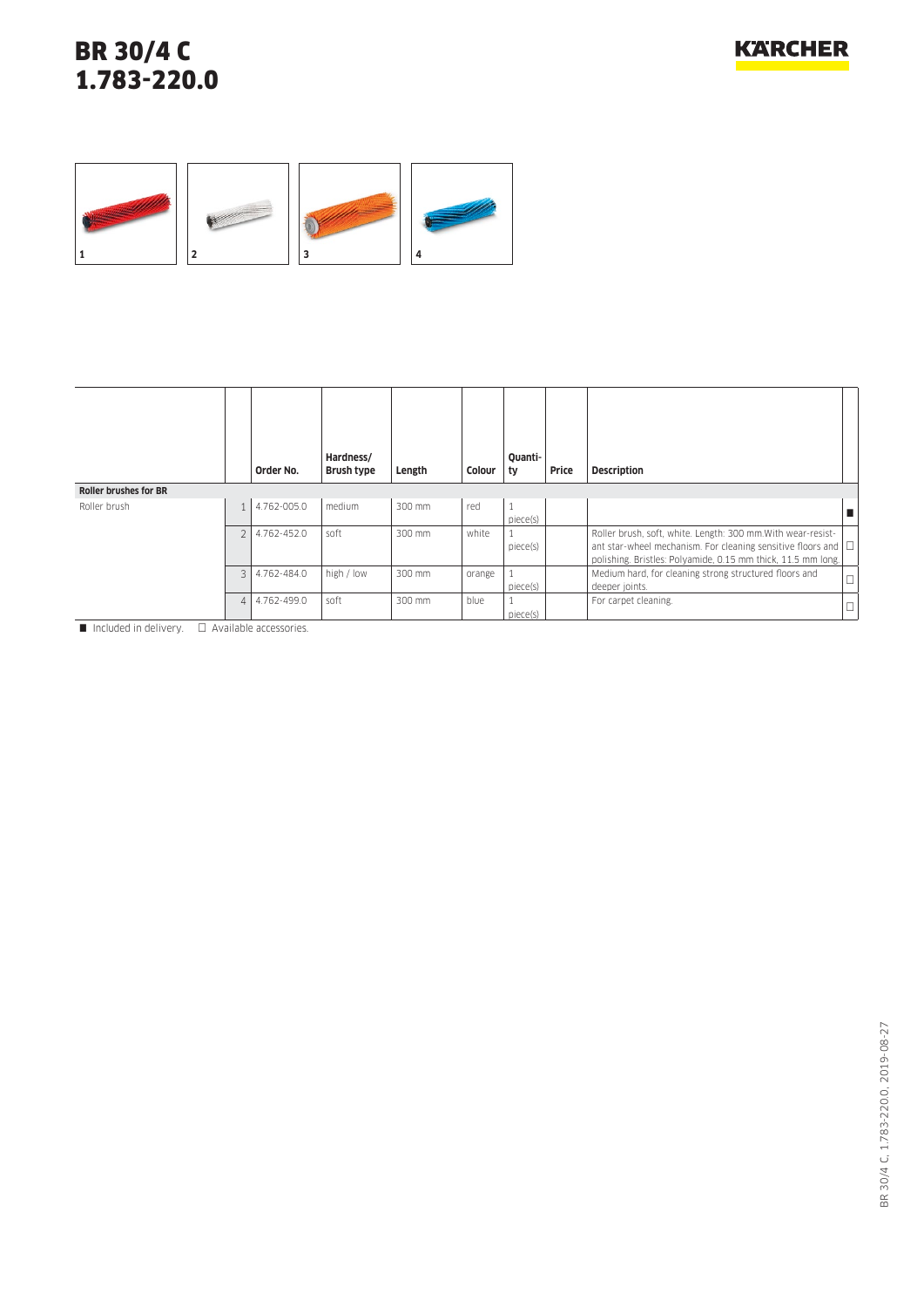## BR 30/4 C 1.783-220.0



|                       |                | Order No.   | Length | Colour | Quanti-<br>ty  | Price | <b>Description</b> |             |
|-----------------------|----------------|-------------|--------|--------|----------------|-------|--------------------|-------------|
| Suction bar, complete |                |             |        |        |                |       |                    |             |
| Squeegee              |                | 4.777-008.0 | 300 mm | blue   | piece(s)       |       |                    |             |
|                       | 2 <sup>1</sup> | 4.777-324.0 | 300 mm | grey   | л.<br>piece(s) |       |                    | $\Box$<br>⊔ |

 $\blacksquare$  Included in delivery.  $\square$  Available accessories.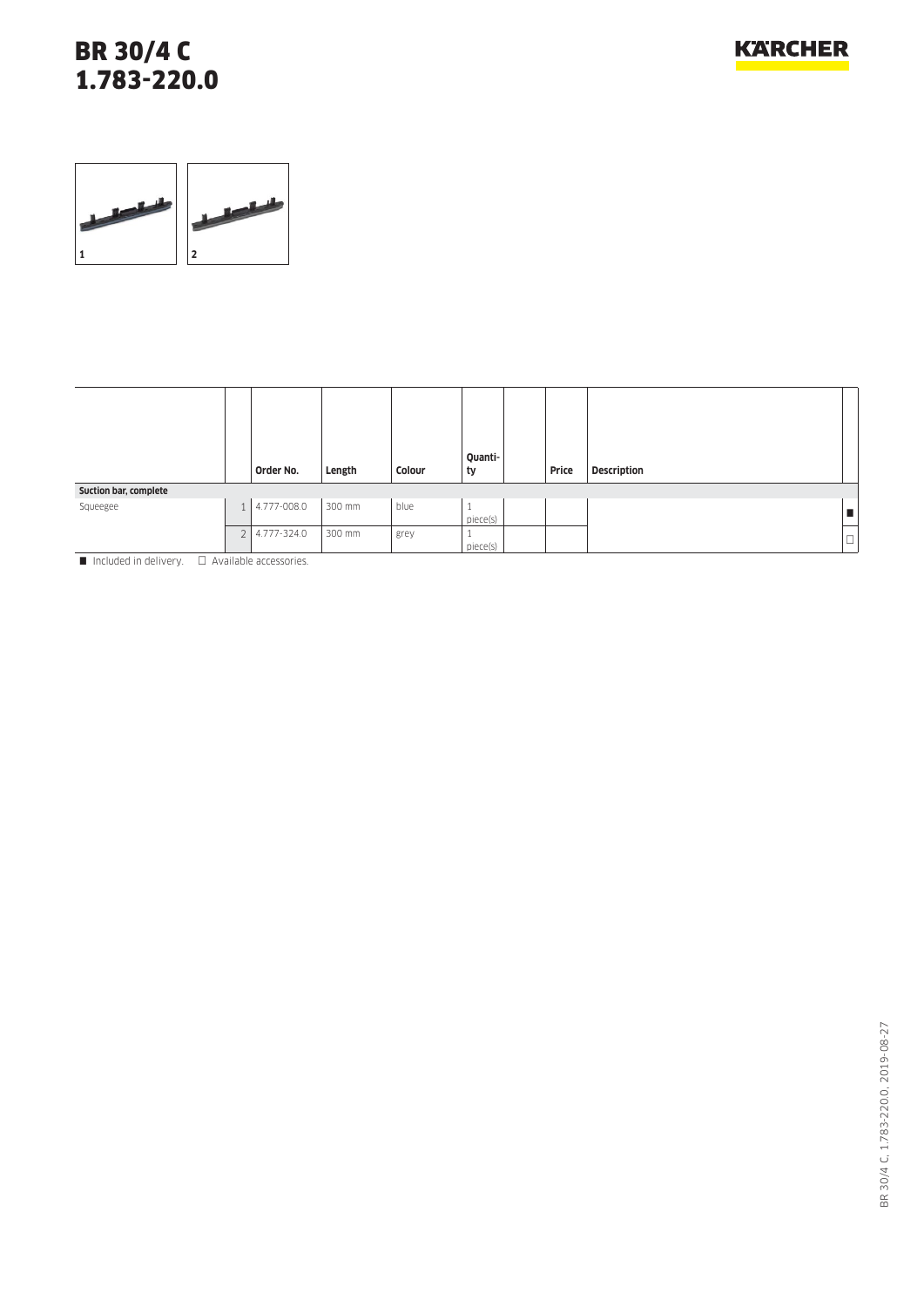## BR 30/4 C 1.783-220.0



|                         | Order No.   | Hardness/<br>Brush type | Length | Diame-<br>ter | Colour         | Price | <b>Description</b>                                                                                                                                                                                  |
|-------------------------|-------------|-------------------------|--------|---------------|----------------|-------|-----------------------------------------------------------------------------------------------------------------------------------------------------------------------------------------------------|
| <b>Microfibre shaft</b> |             |                         |        |               |                |       |                                                                                                                                                                                                     |
| Microfibre roller       | 4.762-453.0 | microfibre              | 300 mm | 60 mm         | light<br>green |       | World first: Microfibre roller, length 300 mm. Combines the<br>excellent cleaning power of microfibres with the advantages $\Box$<br>of roller technology. Ideal for cleaning fine stoneware tiles. |

Included in delivery.  $\Box$  Available accessories.